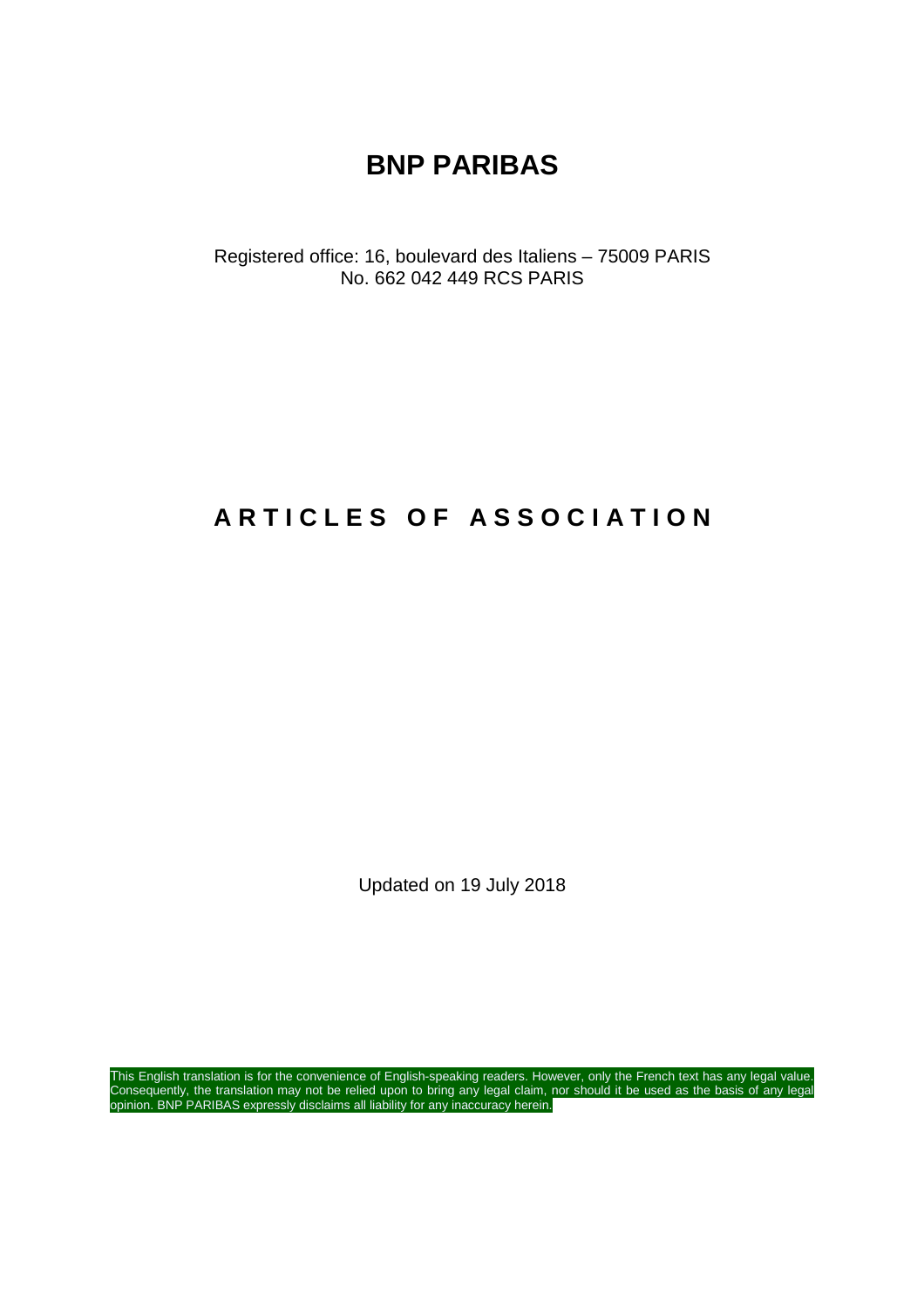# **A R T I C L E S O F A S S O C I A T I O N**

#### **SECTION I**

#### **FORM – NAME – REGISTERED OFFICE – CORPORATE PURPOSE**

#### **Article 1**

BNP PARIBAS is a French Public Limited Company (*société anonyme)* licensed to conduct banking operations under the French Monetary and Financial Code, Book V, Section 1 *(Code Monétaire et Financier, Livre V, Titre 1er)* governing banking sector institutions.

The Company was founded pursuant to a decree dated 26 May 1966. Its legal life has been extended to 99 years with effect from 17 September 1993.

Apart from the specific rules relating to its status as an establishment in the banking sector (Book V, Section 1 of the French Monetary and Financial Code - *Code Monétaire et Financier, Livre V, Titre 1er)*, BNP PARIBAS shall be governed by the provisions of the French Commercial Code (*Code de Commerce*) concerning commercial companies, as well as by these Articles of Association.

#### **Article 2**

The registered office of BNP PARIBAS shall be located in PARIS (*9 th arrondissement*), at 16, Boulevard des Italiens (France).

#### **Article 3**

The purpose of BNP PARIBAS shall be to provide and carry out the following services with any individual or legal entity, in France and abroad, subject to compliance with the French laws and regulations applicable to credit institutions licensed by the Credit Institutions and Investment Firms Committee (*Comité des Etablissements de Crédit et des Entreprises d'Investissement)*:

- any and all investment services,
- any and all services related to investment services,
- any and all banking transactions,
- any and all services related to banking transactions,
- any and all equity investments,

as defined in the French Monetary and Financial Code Book III – Section 1 *(Code Monétaire et Financier, Livre III, Titre 1er)* governing banking transactions and Section II (*Titre II*) governing investment services and related services.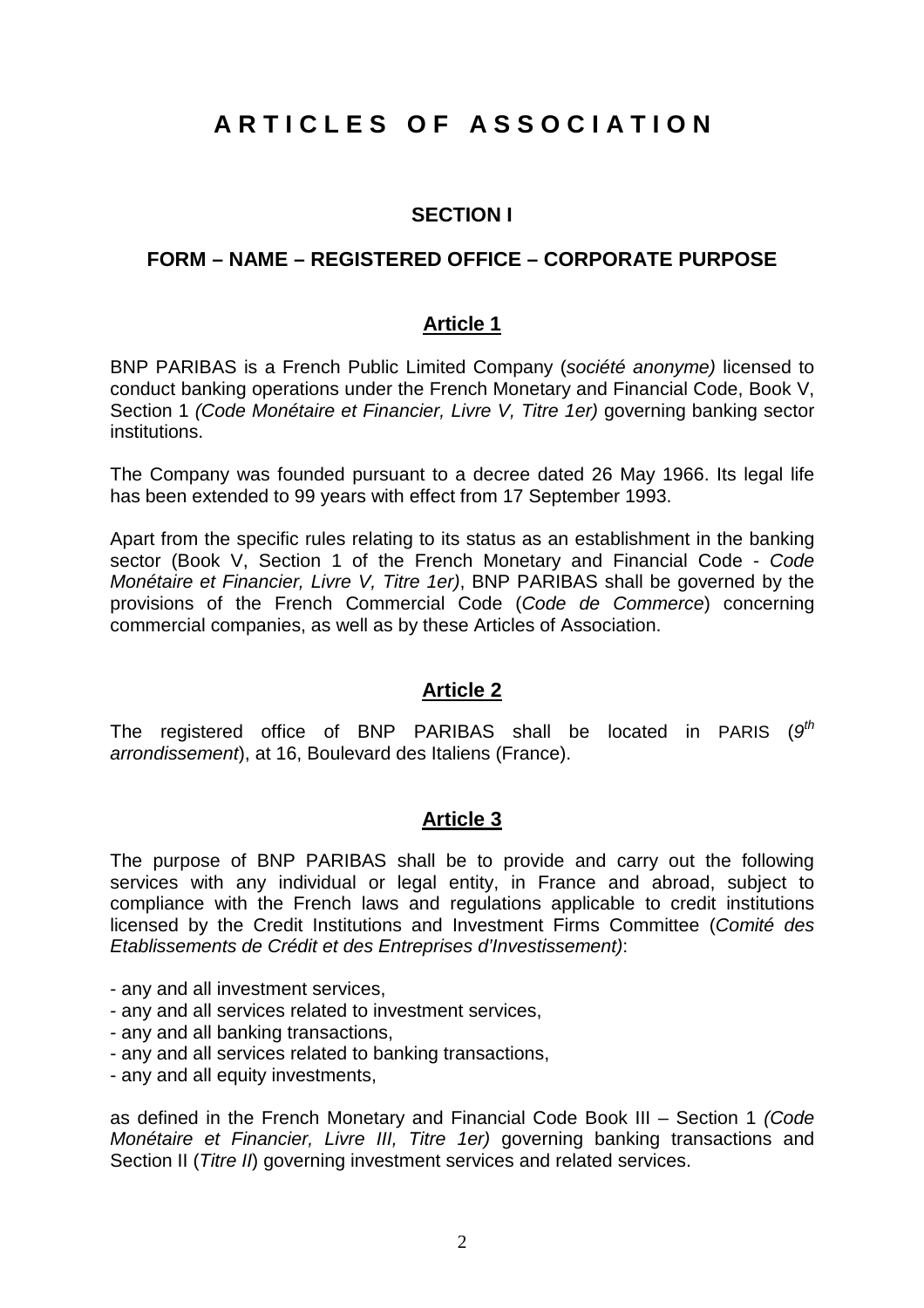On a regular basis, BNP PARIBAS may also conduct any and all other activities and any and all transactions in addition to those listed above, in particular any and all arbitrage, brokerage and commission transactions, subject to compliance with the regulations applicable to banks.

In general, BNP PARIBAS may, on its own behalf, and on behalf of third parties or jointly therewith, perform any and all financial, commercial, industrial or agricultural, personal property or real estate transactions directly or indirectly related to the activities set out above or which further the accomplishment thereof.

#### **SECTION II**

#### **SHARE CAPITAL - SHARES**

#### **Article 4**

The share capital of BNP PARIBAS shall stand at 2,499,597,122 euros divided into 1,249,798,561fully paid-up shares with a nominal value of 2 euros each.

#### **Article 5**

The fully paid-up shares shall be held in registered or bearer form at the shareholder's discretion, subject to the French laws and regulations in force.

The shares shall be registered in an account in accordance with the terms and conditions set out in the applicable French laws and regulations in force. They shall be assigned by transfer from one account to another.

The Company may request disclosure of information concerning the ownership of its shares in accordance with the provisions of Article L. 228-2 of the French Commercial Code (*Code de Commerce*).

Without prejudice to the legal thresholds set in Article L. 233-7, paragraph 1 of the French Commercial Code (*Code de Commerce*), any shareholder, whether acting alone or in concert, who comes to directly or indirectly hold at least 0.5% of the share capital or voting rights of BNP PARIBAS, or any multiple of that percentage less than 5%, shall be required to notify BNP PARIBAS by registered letter with return receipt within the timeframe set out in Article L. 233-7 of the French Commercial Code (*Code de Commerce*).

Above 5%, the disclosure obligation provided for in the previous paragraph shall apply to 1% increments of the share capital or voting rights.

The disclosures described in the previous two paragraphs shall also apply when the shareholding falls below the above-mentioned thresholds.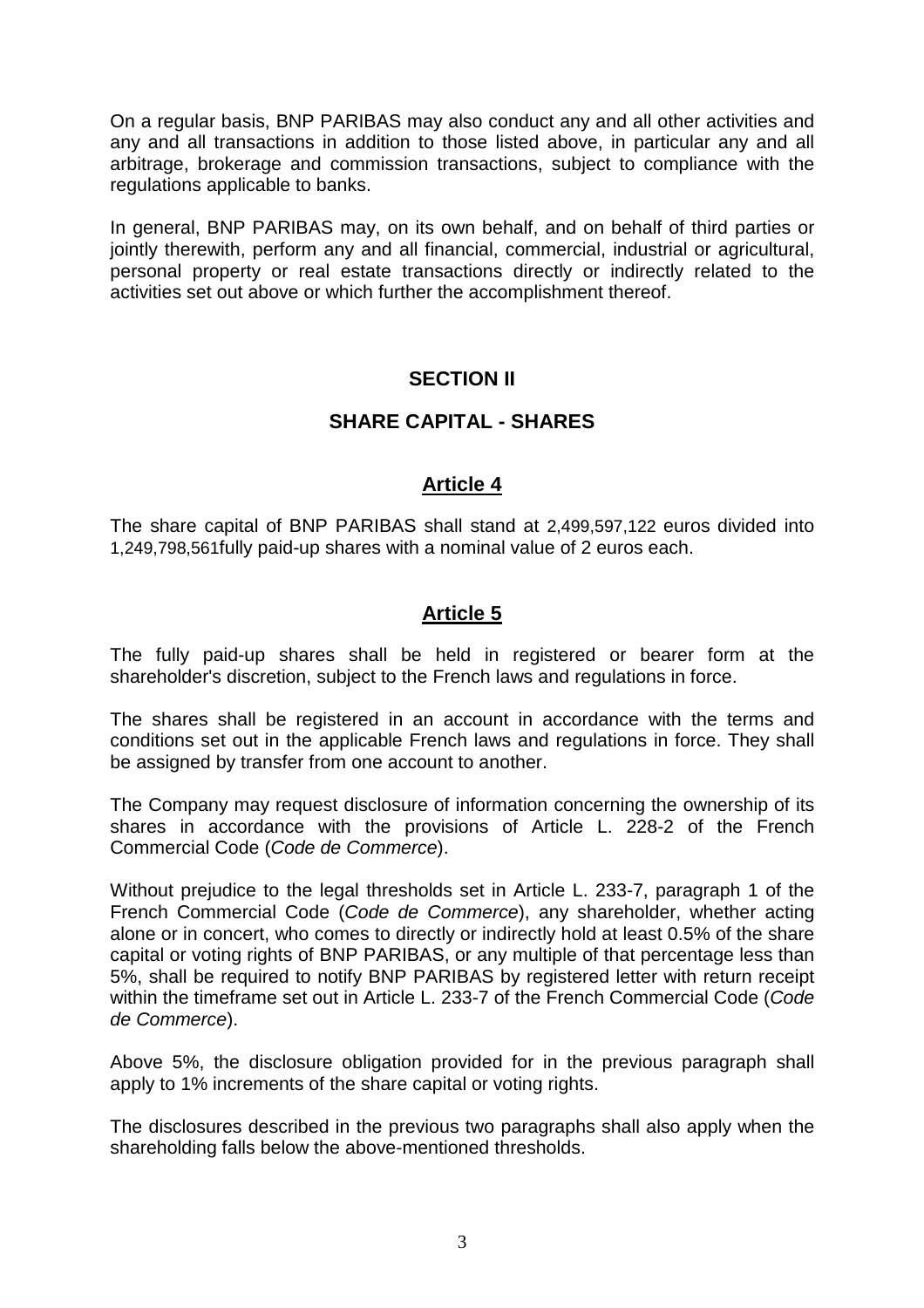Failure to report either legal or statutory thresholds shall result in the loss of voting rights as provided for by Article L. 233-14 of the French Commercial Code (*Code de Commerce*) at the request of one or more shareholders jointly holding at least 2% of the Company's share capital or voting rights.

#### **Article 6**

Each share shall grant a right to a part of ownership of the Company's assets and any liquidation surplus that is equal to the proportion of share capital that it represents.

In cases where it is necessary to hold several shares in order to exercise certain rights, and in particular where shares are exchanged, combined or allocated, or following an increase or reduction in share capital, regardless of the terms and conditions thereof, or subsequent to a merger or any other transaction, it shall be the responsibility of those shareholders owning less than the number of shares required to exercise those rights to combine their shares or, if necessary, to purchase or sell the number of shares or voting rights leading to ownership of the required percentage of shares.

# **SECTION III**

# **GOVERNANCE**

# **Article 7**

The Company shall be governed by a Board of Directors composed of:

#### **1/ Directors appointed by the Ordinary General Shareholders' Meeting**

There shall be at least nine and no more than eighteen Directors. Directors elected by the employees shall not be included when calculating the minimum and maximum number of Directors.

They shall be appointed for a three-year term.

When a Director is appointed to replace another Director, in accordance with applicable French laws and regulations in force, the new Director's term of office shall be limited to the remainder of the predecessor's term.

A Director's term of office shall end at the close of the Ordinary General Shareholders' Meeting convened to deliberate on the financial statements for the previous financial year and held in the year during which the Director's term of office expires.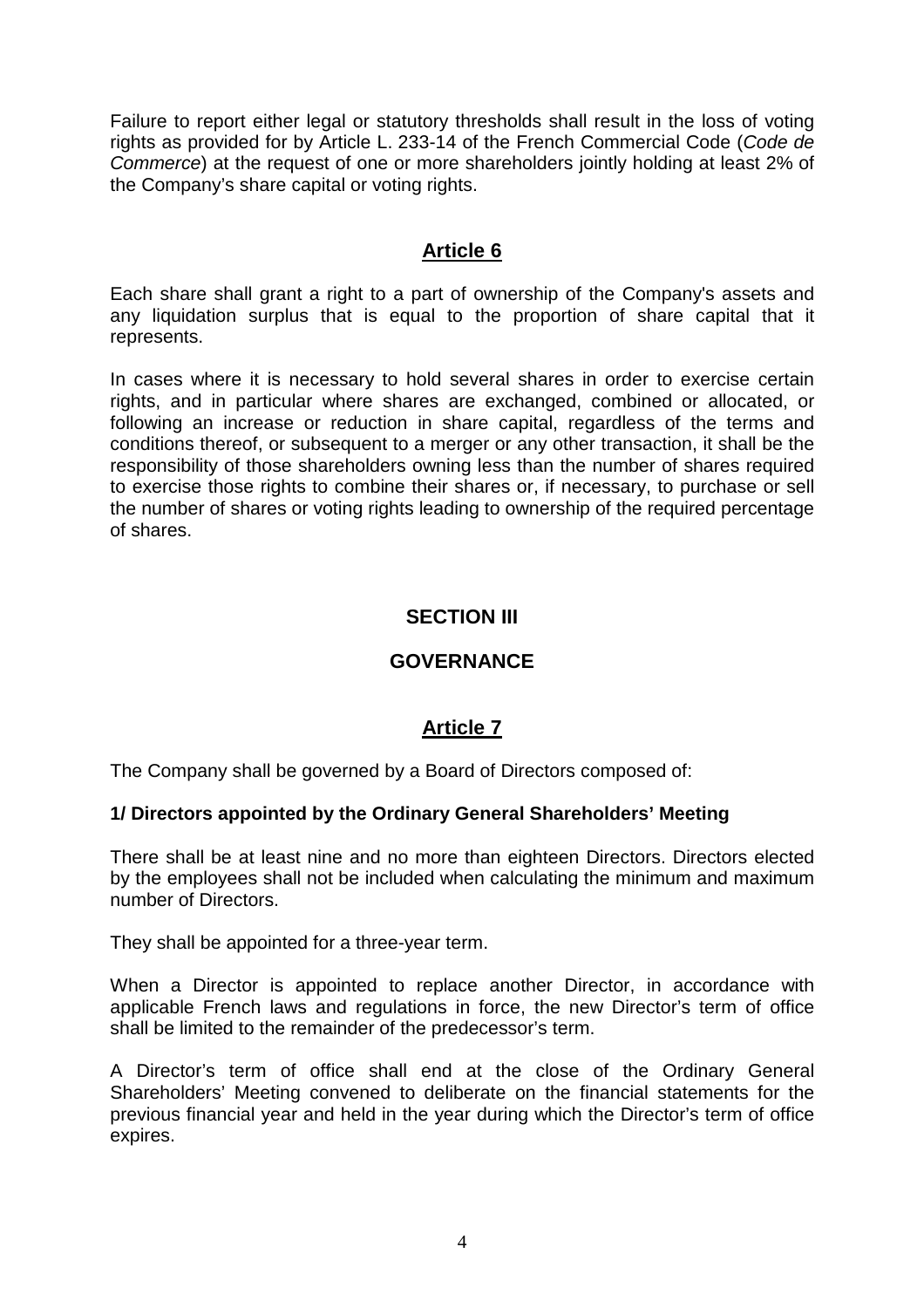Directors may be re-appointed, subject to the provisions of French law, in particular with regard to their age.

Each Director, including Directors elected by employees, must own at least 10 Company shares.

#### **2/ Directors elected by BNP PARIBAS SA employees**

The status of these Directors and the related election procedures shall be governed by Articles L. 225-27 to L. 225-34 of the French Commercial Code (*Code de Commerce*) as well as by the provisions of these Articles of Association.

There shall be two such Directors – one representing executive staff and the other representing non-executive staff.

They shall be elected by BNP PARIBAS SA employees.

They shall be elected for a three-year term.

Elections shall be organised by the Executive Management. The timetable and terms and conditions for elections shall be drawn up by the Executive Management in consultation with the national trade union representatives within the Company such that the second round of elections shall be held no later than fifteen days before the end of the term of office of the outgoing Directors.

Each candidate shall be elected on a majority basis after two rounds held in each of the electoral colleges.

Each application submitted during the first round of elections shall include both the candidate's name and the name of a substitute, if any.

Applications may not be amended during the second round of elections.

The candidates shall belong to the electoral college where they stand for election.

Applications other than those presented by a trade union representative within the Company must be submitted together with a document including the names and signatures of one hundred electors belonging to the electoral college where the candidate is presenting for election.

#### **Article 8**

The Chairman of the Board of Directors shall be appointed from among the members of the Board of Directors.

Upon proposal from the Chairman, the Board of Directors may appoint one or more Vice-Chairmen.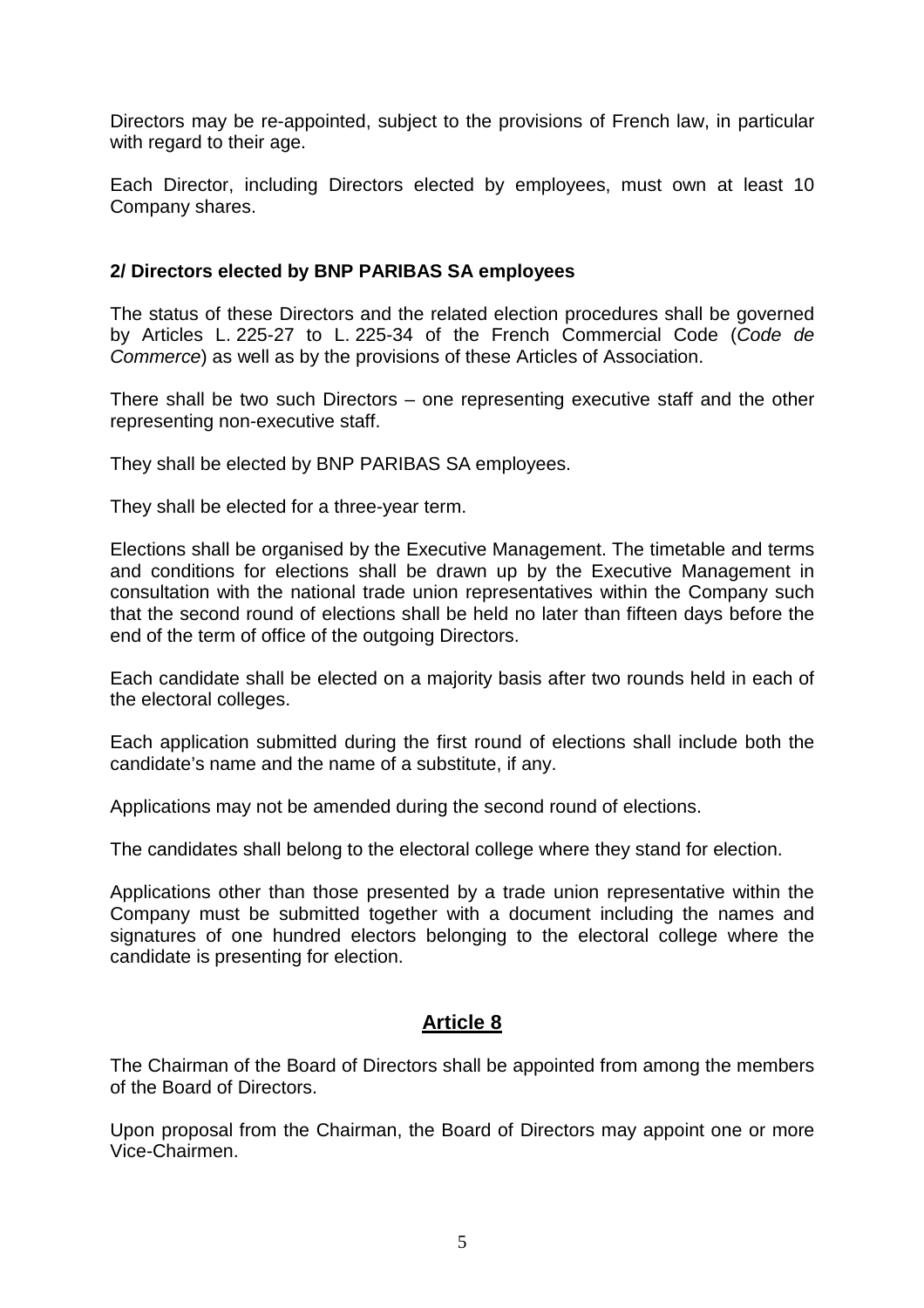#### **Article 9**

The Board of Directors shall meet as often as necessary in the best interests of the Company. Board meetings shall be convened by the Chairman. Where requested by at least one-third of the Directors, the Chairman may convene a Board meeting with respect to a specific agenda, even if the last Board meeting was held less than two months before. The Chief Executive Officer (CEO) may also request that the Chairman convene a Board meeting to discuss a specific agenda.

Board meetings shall be held either at the Company's registered office, or at any other location specified in the notice of meeting.

Notices of meetings may be communicated by any means, including verbally.

The Board of Directors may meet and make valid decisions at any time, even if no notice of meeting has been communicated, provided all its members are present or represented.

#### **Article 10**

Board meetings shall be chaired by the Chairman, by a Director recommended by the Chairman for such purpose or, failing this, by the oldest Director present.

Any Director may attend a Board meeting and take part in its deliberations by videoconference (visioconférence) or all telecommunications and remote transmission means, including Internet, subject to compliance with the conditions set out in applicable legislation at the time of its use.

Any Director who is unable to attend a Board meeting may ask to be represented by a fellow Director, by granting a written proxy, valid for only one specific meeting of the Board. Each Director may represent only one other Director.

At least half of the Board members must be present for decisions taken at Board meetings to be valid.

Should one or both of the offices of Director elected by employees remain vacant, for whatever reason, without the possibility of a replacement as provided for in Article L. 225-34 of the French Commercial Code (*Code de Commerce*), the Board of Directors shall be validly composed of the members elected by the General Shareholders' Meeting and may validly meet and vote.

Members of the Company's Executive Management may, at the request of the Chairman, attend Board meetings in an advisory capacity.

A permanent member of the Company's Central Works Committee, appointed by said Committee, shall attend Board meetings in an advisory capacity, subject to compliance with the provisions of French laws in force.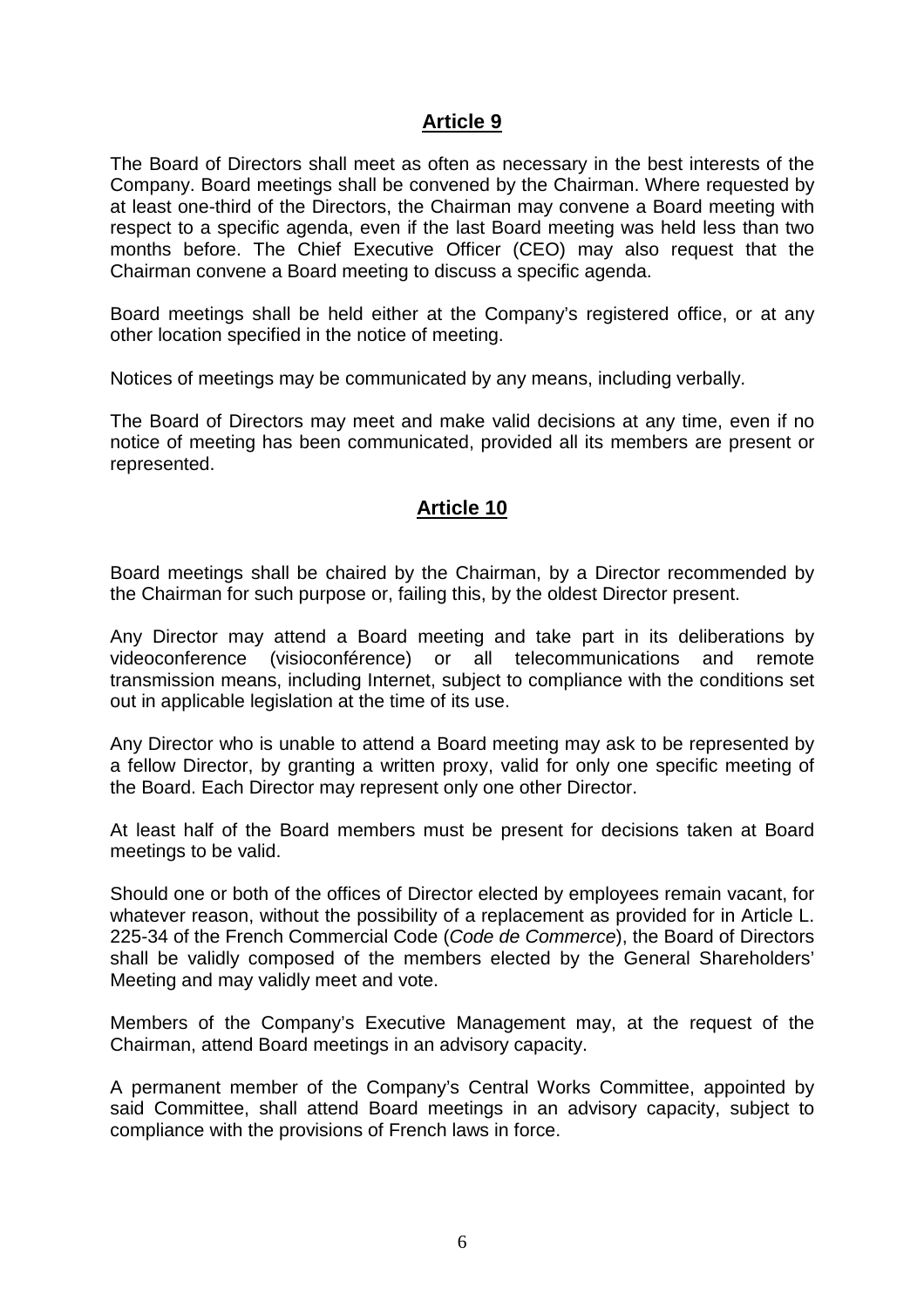Decisions shall be made by a majority of Directors present or represented. In the event of a split decision, the Chairman of the meeting shall have the casting vote, except as regards the proposed appointment of the Chairman of the Board of Directors.

The Board of Directors' deliberations shall be recorded in minutes entered in a special register prepared in accordance with French laws in force and signed by the Chairman of the meeting and one of the Directors who attended the meeting.

The Chairman of the meeting shall appoint the Secretary to the Board, who may be chosen from outside the Board's members**.**

Copies or excerpts of Board minutes may be signed by the Chairman, the Chief Executive Officer, the Chief Operating Officers (COOs) or any representative specifically authorised for such purpose.

# **Article 11**

The Ordinary General Shareholders' Meeting may grant Directors' attendance fees under the conditions provided for by French law.

The Board of Directors shall split these fees among its members as it deems appropriate.

The Board of Directors may grant exceptional compensation for specific assignments or duties performed by the Directors under the conditions applicable to agreements subject to approval, in accordance with the provisions of Articles L. 225-38 to L. 225- 43 of the French Commercial Code (*Code de Commerce*). The Board may also authorise the reimbursement of travel and business expenses and any other expenses incurred by the Directors in the interests of the Company.

#### **SECTION IV**

#### **DUTIES OF THE BOARD OF DIRECTORS, THE CHAIRMAN, THE EXECUTIVE MANAGEMENT AND THE NON-VOTING DIRECTORS (***Censeurs***)**

# **Article 12**

The Board of Directors shall determine the business strategy of BNP PARIBAS and supervise the implementation thereof. Subject to the powers expressly conferred on the Shareholders' Meetings and within the limit of the corporate purpose, the Board shall handle any issue concerning the smooth running of BNP PARIBAS and settle matters concerning the Company pursuant to its deliberations. The Board of Directors shall receive from the Chairman or the Chief Executive Officer all of the documents and information required to fulfil its duties.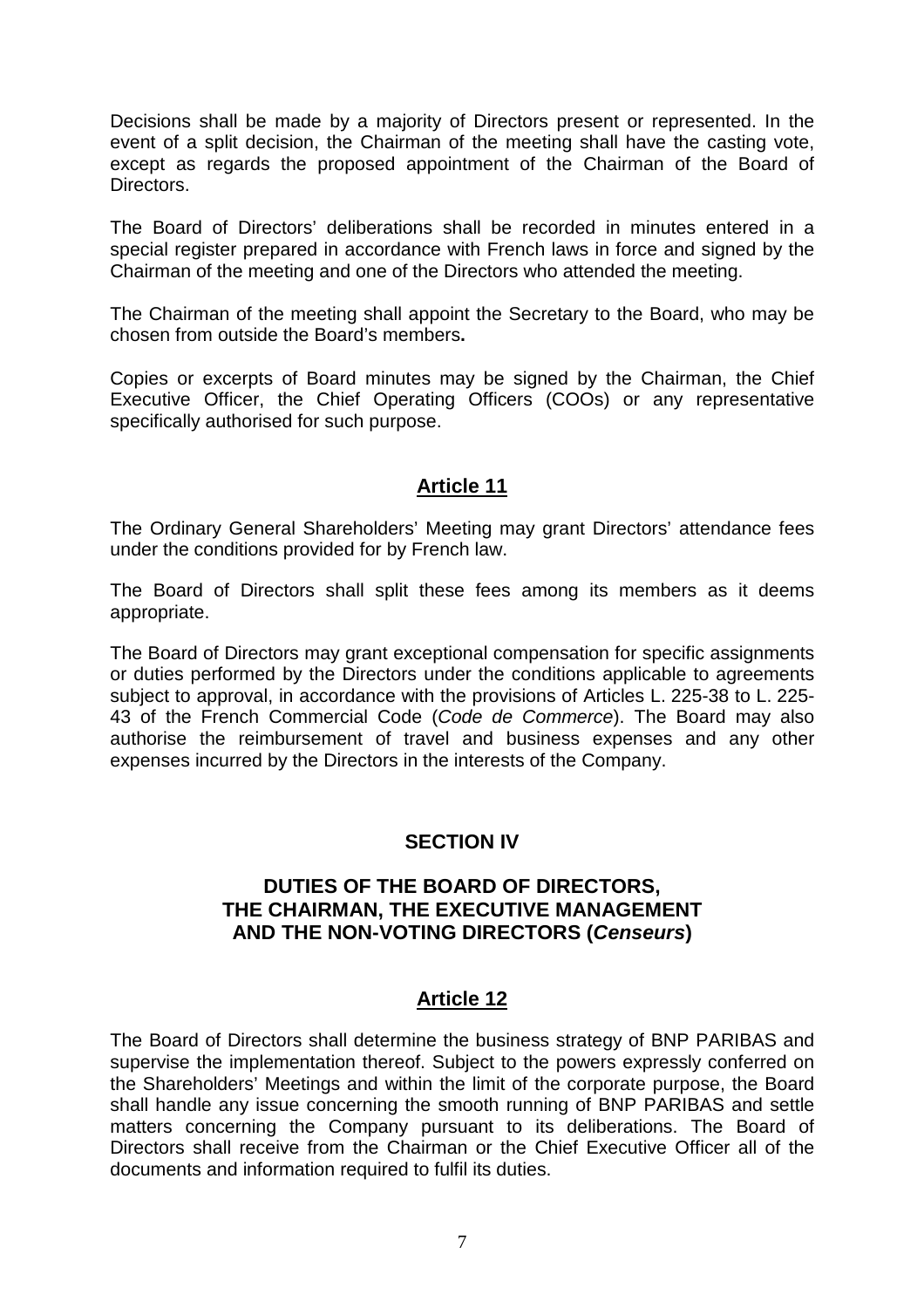The Board of Directors' decisions shall be carried out either by the Chairman, the Chief Executive Officer or the Chief Operating Officers, or by any special representative appointed by the Board.

Upon proposal from the Chairman, the Board of Directors may decide to set up committees responsible for performing specific tasks.

#### **Article 13**

The Chairman shall organise and manage the work of the Board of Directors and report thereon to the General Shareholders' Meeting. The Chairman shall also oversee the smooth running of BNP PARIBAS's management bodies and ensure, in particular, that the Directors are in a position to fulfil their duties.

The remuneration of the Chairman of the Board shall be freely determined by the Board of Directors.

#### **Article 14**

The Board of Directors shall decide how to organise the Executive Management of the Company: the Executive Management of the Company shall be conducted, under his responsibility, either by the Chairman of the Board of Directors or by another individual appointed by the Board of Directors and who shall have the title of Chief Executive Officer.

Shareholders and third parties shall be informed of this choice in accordance with the regulatory provisions in force.

The Board of Directors shall have the right to decide that this choice be for a fixed term.

In the event that the Board of Directors decides that the Executive Management shall be conducted by the Chairman of the Board, the provisions of these Articles of Association concerning the Chief Executive Officer shall apply to the Chairman of the Board of Directors who will in such case have the title of Chairman and Chief Executive Officer. He shall be deemed to have automatically resigned at the close of the General Shareholders' Meeting held to approve the financial statements for the year in which he reaches sixty-five years of age.

In the event that the Board of Directors decides to dissociate the functions of Chairman and Chief Executive Officer, the Chairman shall be deemed to have automatically resigned at the close of the General Shareholders' Meeting held to approve the financial statements for the year in which he reaches seventy-two years of age. However, the Board may decide to extend the term of office of the Chairman of the Board until the close of the General Shareholders' Meeting held to approve the financial statements for the year in which he reaches seventy-three years of age. The Chief Executive Officer shall be deemed to have automatically resigned at the close of the General Shareholders' Meeting held to approve the financial statements for the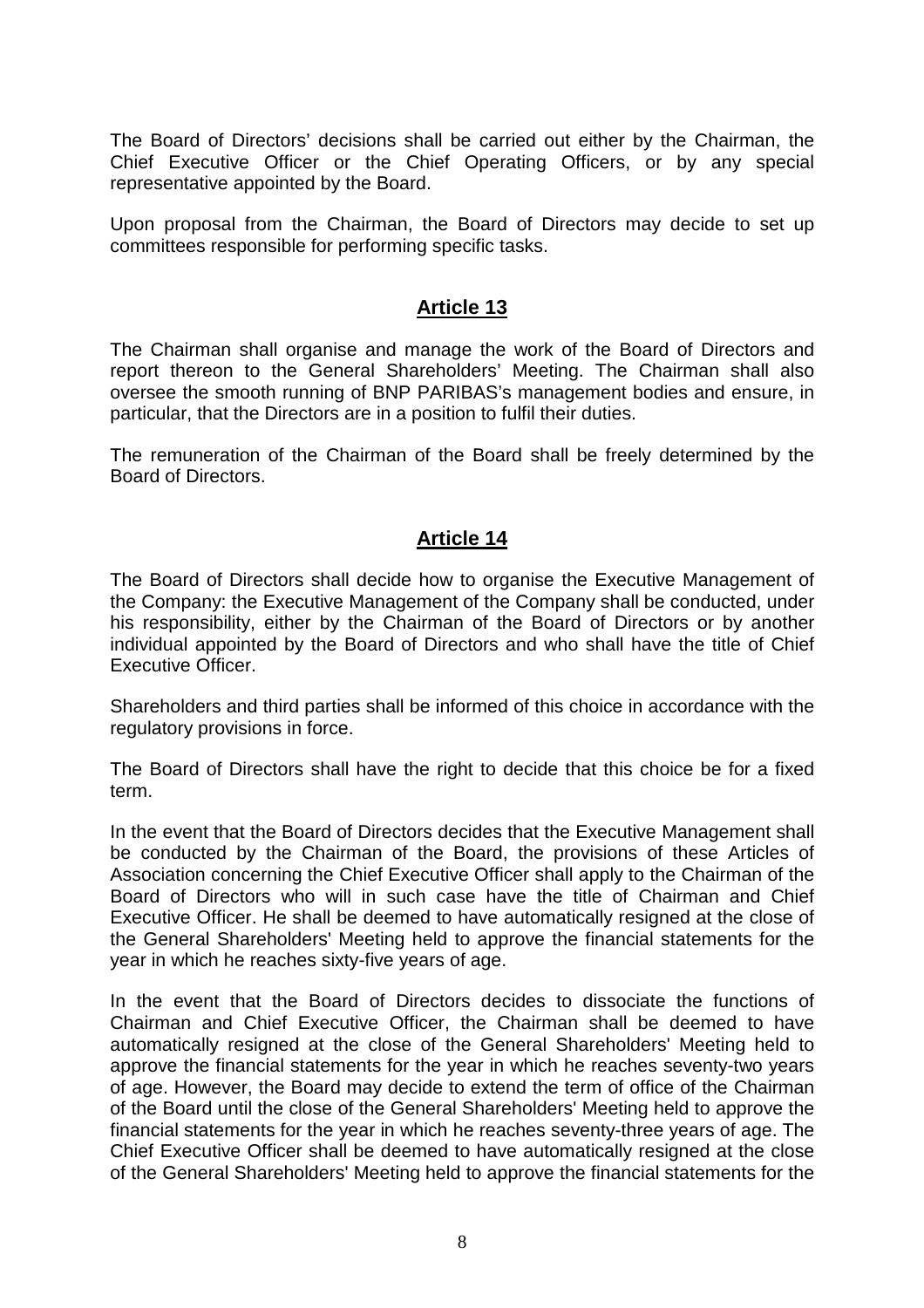year in which he reaches sixty-five years of age. However, the Board may decide to extend the term of office of the Chief Executive Officer until the close of the General Shareholders' Meeting held to approve the financial statements for the year in which he reaches sixty-six years of age.

#### **Article 15**

The Chief Executive Officer shall be vested with the broadest powers to act in all circumstances in the name of BNP PARIBAS. He shall exercise these powers within the limit of the corporate purpose and subject to those powers expressly granted by French law to Shareholders' Meetings and the Board of Directors.

He shall represent BNP PARIBAS in its dealings with third parties. BNP PARIBAS shall be bound by the actions of the Chief Executive Officer even if such actions are outside the scope of the corporate purpose, unless BNP PARIBAS can prove that the third party knew that the relevant action was outside the scope of the corporate purpose or had constructive knowledge thereof in view of the circumstances. The publication of the Company's Articles of Association alone shall not constitute such proof.

The Chief Executive Officer shall be responsible for the organisation and procedures of internal control and for all information required by French law regarding the internal control report.

The Board of Directors may limit the powers of the Chief Executive Officer, but such limits shall not be binding as against third parties.

The Chief Executive Officer may delegate partial powers, on a temporary or permanent basis, to as many persons as he sees fit, with or without the option of redelegation.

The remuneration of the Chief Executive Officer shall be freely determined by the Board of Directors.

The Chief Executive Officer may be removed from office by the Board of Directors at any time. Damages may be payable to the Chief Executive Officer if he is removed from office without a valid reason, except where the Chief Executive Officer is also the Chairman of the Board of Directors.

In the event that the Chief Executive Officer is a Director, the term of his office as Chief Executive Officer shall not exceed that of his term of office as a Director.

#### **Article 16**

Upon proposal from the Chief Executive Officer, the Board of Directors may, within the limits of French law, appoint one or more individuals, who shall have the title of Chief Operating Officer, responsible for assisting the Chief Executive Officer.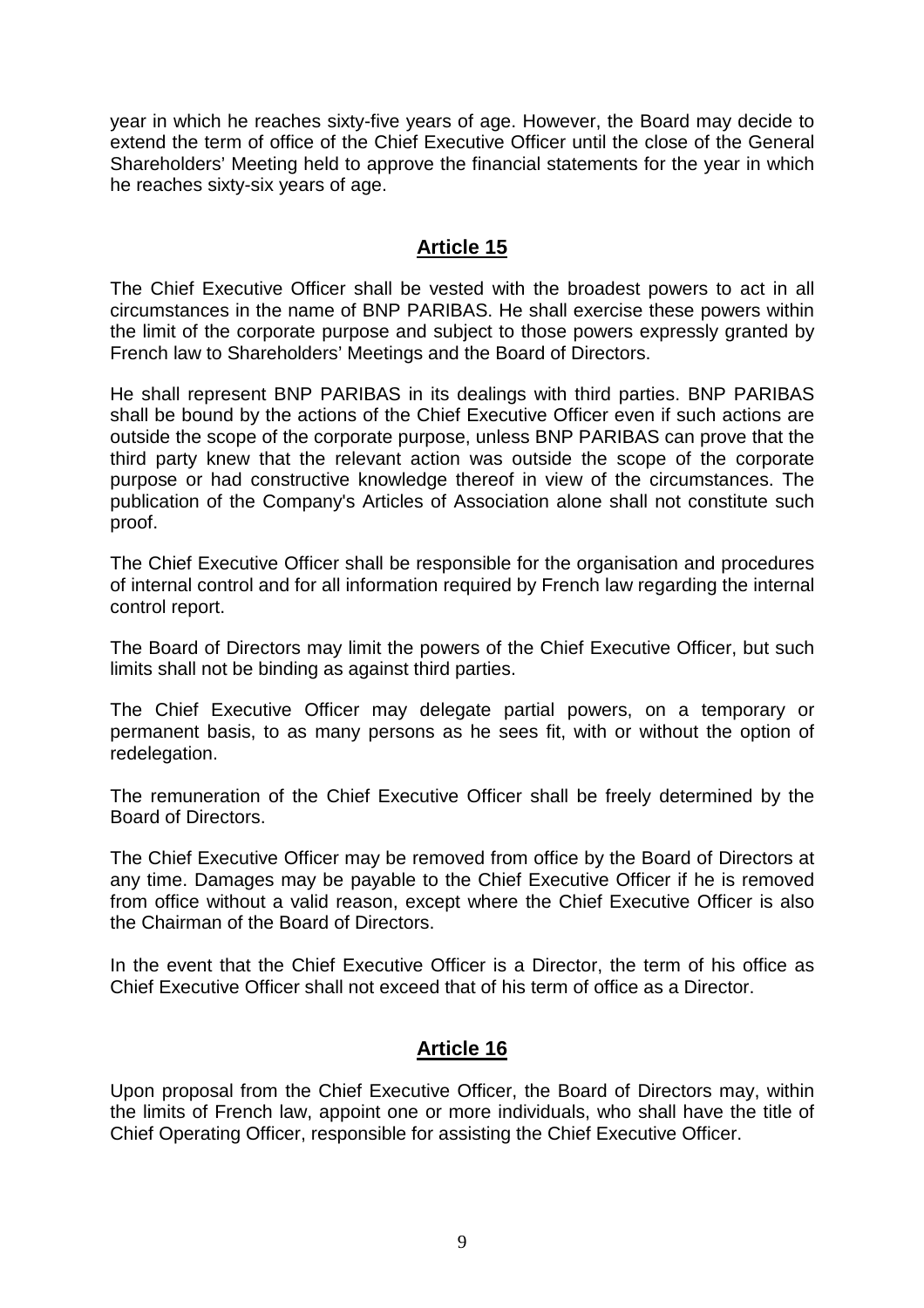In agreement with the Chief Executive Officer, the Board of Directors shall determine the scope and term of the powers granted to the Chief Operating Officers. However, as far as third parties are concerned, the Chief Operating Officers shall have the same powers as the Chief Executive Officer.

When the Chief Executive Officer ceases to perform his duties or is prevented from doing so, the Chief Operating Officers shall, unless the Board of Directors decides otherwise, retain their functions and responsibilities until a new Chief Executive Officer is appointed.

The remuneration of the Chief Operating Officers shall be freely determined by the Board of Directors, at the proposal of the Chief Executive Officer.

The Chief Operating Officers may be removed from office by the Board of Directors at any time, at the proposal of the Chief Executive Officer. Damages may be payable to the Chief Operating Officers if they are removed from office without a valid reason.

Where a Chief Operating Officer is a Director, the term of his office as Chief Operating Officer may not exceed that of his term of office as a Director.

The term of office of the Chief Operating Officers shall expire at the latest at the close of the General Shareholders' Meeting convened to approve the financial statements for the year in which the Chief Operating Officers reach sixty-five years of age. However, the Board may decide to extend the term of office of the Chief Operating Officers until the close of the General Shareholders' Meeting held to approve the financial statements for the year in which they reach sixty-six years of age.

# **Article 17**

Upon proposal from the Chairman, the Board of Directors may appoint one or two non-voting Directors (*censeurs*).

Non-voting Directors shall be convened to and take part in Board meetings in an advisory capacity.

They shall be appointed for six years and may be reappointed for further terms. They may also be removed at any time under similar conditions.

They shall be selected from among the Company's shareholders and may receive a remuneration determined by the Board of Directors.

# **SECTION V**

#### **SHAREHOLDERS' MEETINGS**

# **Article 18**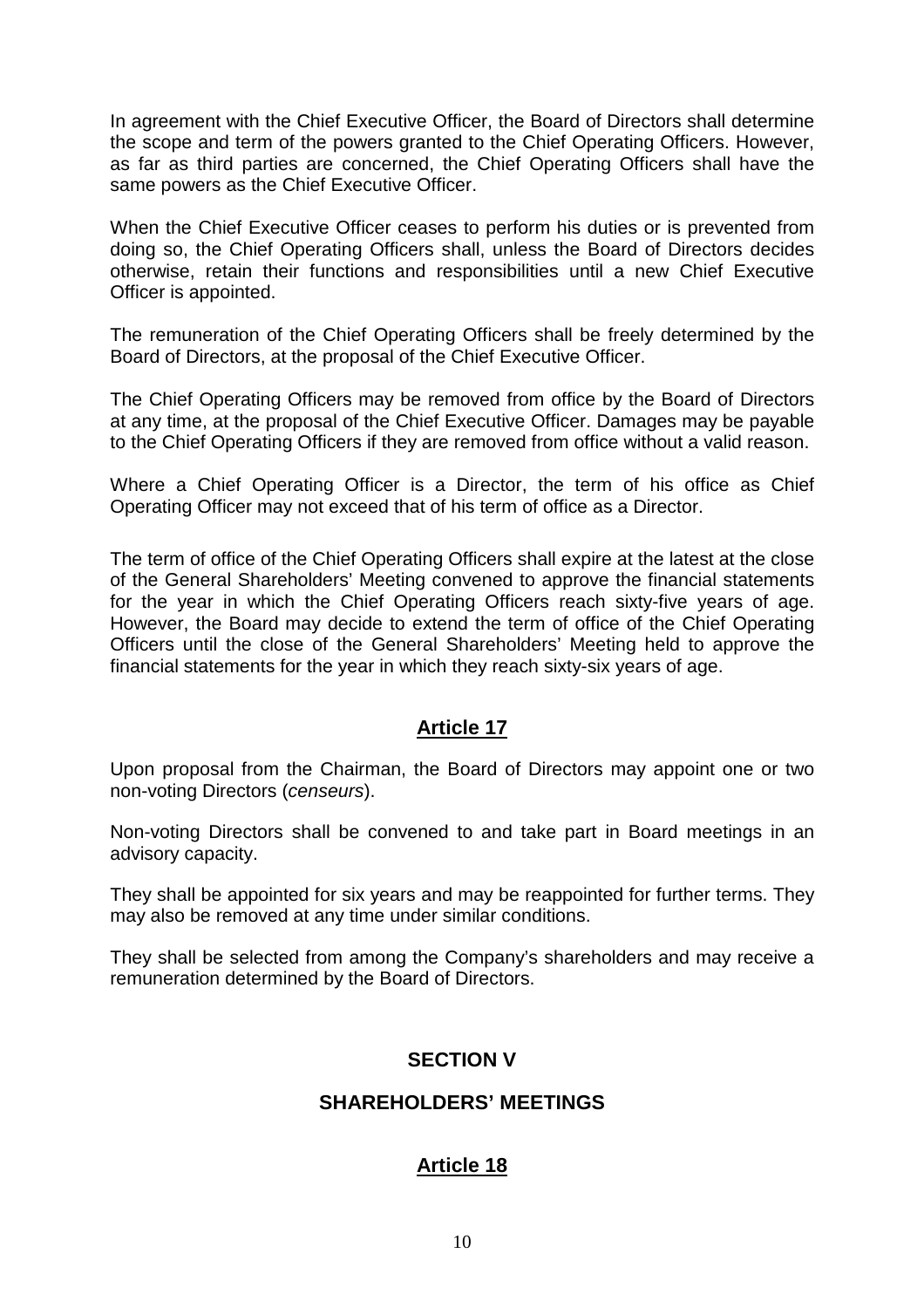General Shareholders' Meetings shall be composed of all shareholders.

General Shareholders' Meetings shall be convened and deliberate subject to compliance with the provisions of the French Commercial Code (*Code de Commerce*).

As an exception to the last paragraph of article L.225-123 of the French Commercial Code (*Code de Commerce*), each share carries one voting right, and no double voting rights are conferred.

They shall be held either at the registered office or at any other location specified in the notice of meeting.

They shall be chaired by the Chairman of the Board of Directors, or, in his absence, by a Director appointed for this purpose by the Shareholders' Meeting.

Any shareholder may, subject to providing proof of identity, attend a General Shareholders' Meeting, either in person, or by returning a postal vote or by designating a proxy.

Taking part in the meeting is subject to the shares having been entered either in the BNP PARIBAS' registered share accounts in the name of the shareholder, or in the bearer share accounts held by the authorised intermediary, within the timeframes and under the conditions provided for by the French regulations in force. In the case of bearer shares, the authorised intermediary shall provide a certificate of participation for the shareholders concerned.

The deadline for returning postal votes shall be determined by the Board of Directors and stated in the notice of meeting published in the French Bulletin of Compulsory Legal Announcements (*Bulletin des Annonces Légales Obligatoires – BALO*).

At all General Shareholders' Meetings, the voting right attached to the shares bearing beneficial rights shall be exercised by the beneficial owner.

If the Board of Directors so decides at the time that the General Shareholders' Meeting is convened, the public broadcasting of the entire General Shareholders' Meeting by videoconference (visioconference) or all telecommunications and remote transmission means, including Internet, shall be authorised. Where applicable, this decision shall be communicated in the notice of meeting published in the French Bulletin of Compulsory Legal Announcements (*Bulletin des Annonces Légales Obligatoires – BALO*).

Any shareholder may also, if the Board of Directors so decides at the time of convening the General Shareholders' Meeting, take part in the vote by videoconference (visioconference) or all telecommunications and remote transmission means, including Internet, subject to compliance with the conditions set out in the applicable laws at the time of its use. If an electronic voting form is used, the shareholder's signature may be in the form of a secured digital signature or a reliable identification process safeguarding the link with the document to which it is attached and may consist, in particular, of a user identifier and a password. Where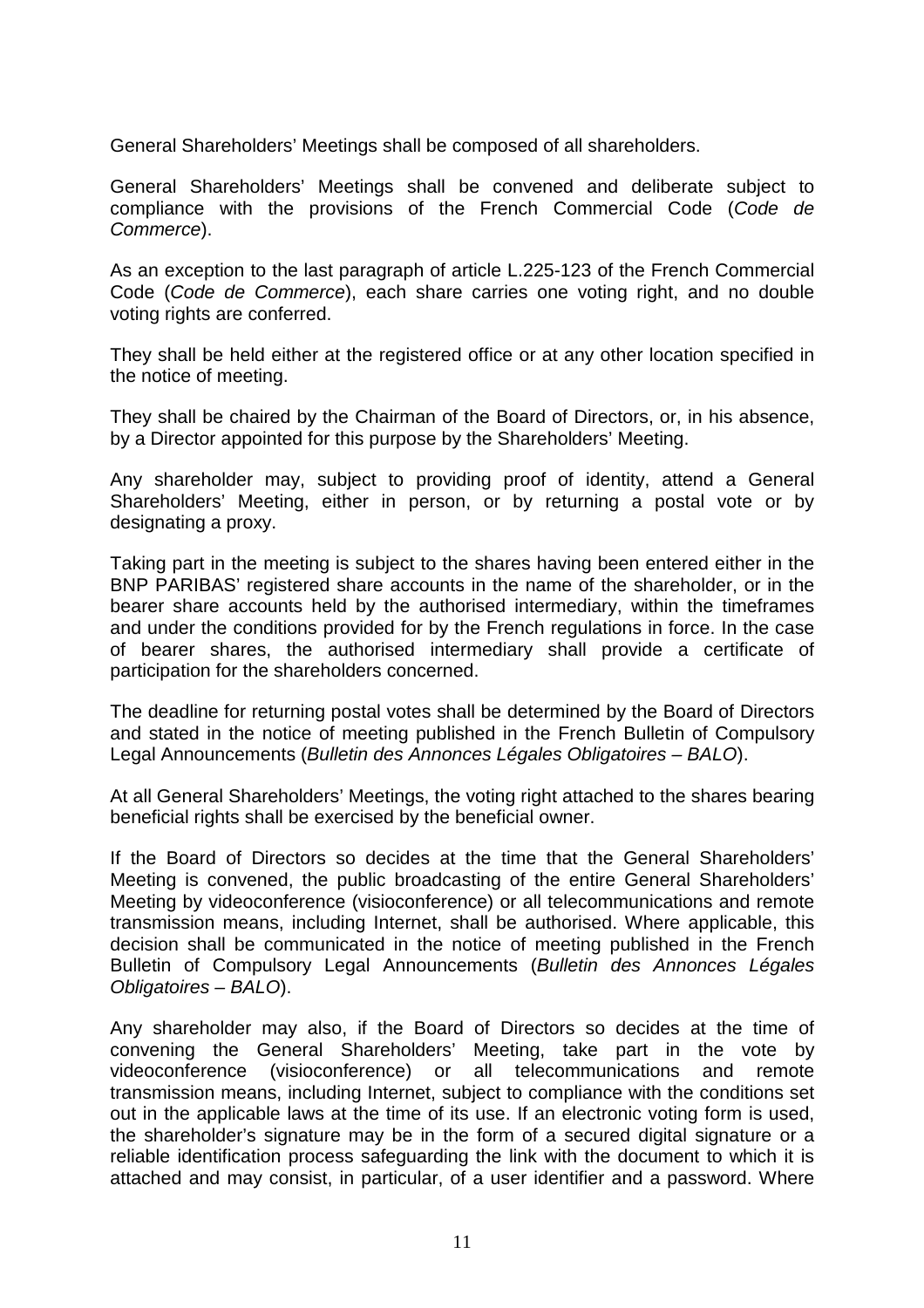applicable, this decision shall be communicated in the notice of meeting published in the French Bulletin of Compulsory Legal Announcements (*Bulletin des Annonces Légales Obligatoires – BALO*).

#### **SECTION VI**

# **STATUTORY AUDITORS**

#### **Article 19**

At least two principal statutory auditors and at least two substitute statutory auditors shall be appointed by the General Shareholders' Meeting for a term of six financial years. Their term of office shall expire after approval of the financial statements for the sixth financial year.

#### **SECTION VII**

#### **ANNUAL FINANCIAL STATEMENTS**

#### **Article 20**

The Company's financial year shall start on 1<sup>st</sup> January and end on 31<sup>st</sup> December.

At the end of each financial year, the Board of Directors shall draw up annual financial statements and write a management report on the Company's financial position and its business activities during the previous year.

#### **Article 21**

Net income for the year is composed of income for the year minus costs, depreciation, amortizations and impairment.

The distributable profit is made up of the year's profit, minus previous losses as well as the sums to be allocated to the reserves in accordance with French law, plus the profit carried forward.

The General Shareholders' Meeting is entitled to levy all sums from the distributable profit to allocate them to all optional, ordinary or extraordinary reserves or to carry them forward.

The General Shareholders' Meeting may also decide to distribute sums levied from the reserves at its disposal.

However, except in the event of a capital reduction, no amounts may be distributed to the shareholders if the shareholders' equity is, or would become following such